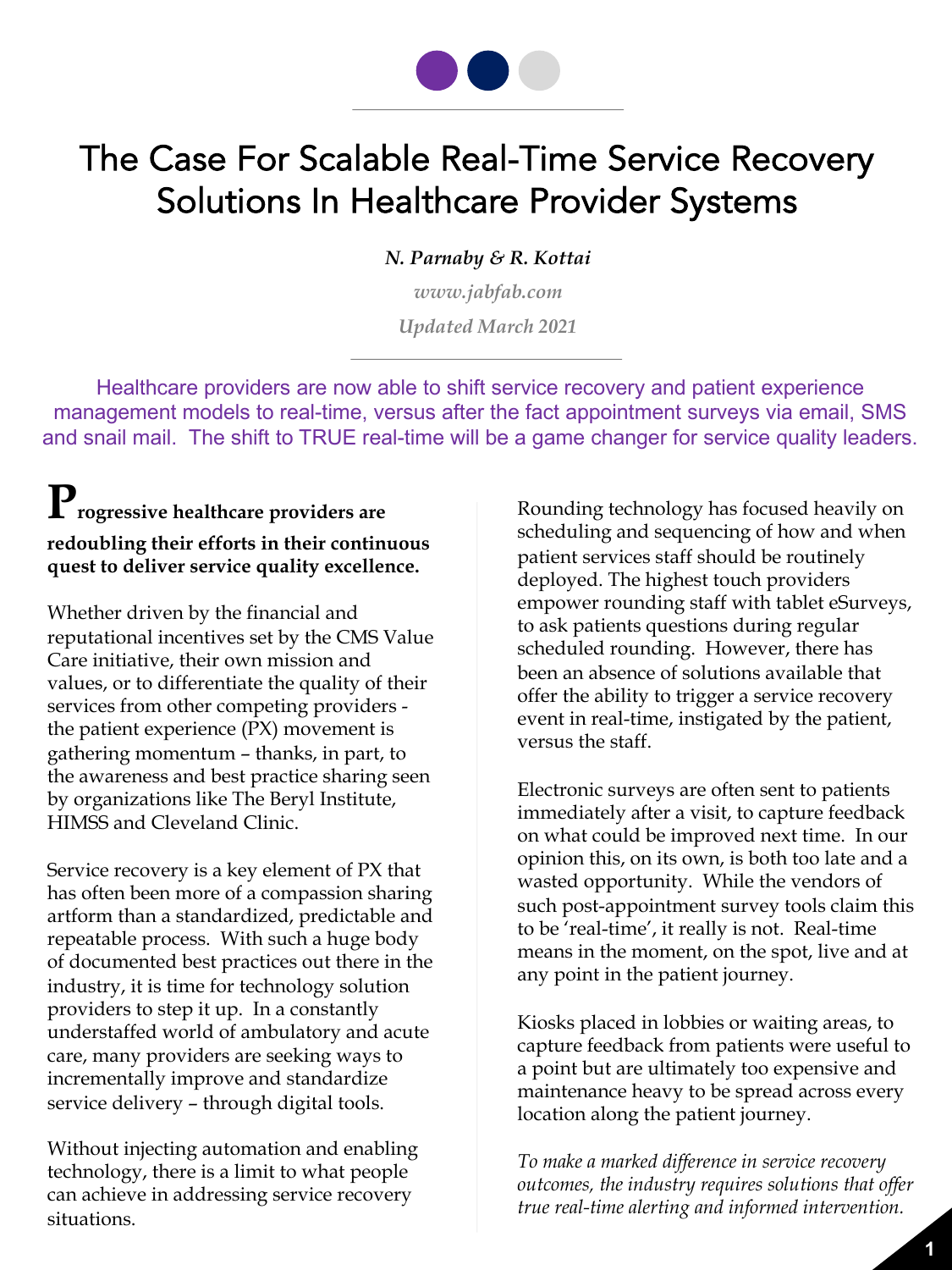Service recovery can be essentially broken down into a series of 6 key elements that technology, when applied effectively, can significantly enhance:

| <b>AWARENESS</b>                    | <b>CONTEXT</b>  |
|-------------------------------------|-----------------|
| <b>LOCATION</b>                     | <b>TIME</b>     |
| <b>ACTION &amp;</b><br><b>OWNER</b> | <b>LEARNING</b> |

**Awareness –** staff being made aware of the existence of a service issue or event that requires (immediate) attention.

**Context –** what happened and the nature of the event that must be addressed.

**Location –** in what exact location along their journey is the patient, visitor or provider individual requiring attention.

**Time –** exactly when and how long ago did the event happen, so we know if it can still be addressed now or something we are going to learn from for next time.

**Action & Owner –** how we resolved the situation or addressed the need for service recovery, and the outcome. Additionally, who was 'on first base' and dealt with the situation, or is currently dealing with the situation, so that we can avoid duplication of effort or inaction.

**Learning –** continuous tracking of the reason(s) why we needed to mobilize around this event. With the intent of improving our ability to reduce the time taken to address a similar issue next time, or even eradicate the issue via an update or change to our procedures or operational workflow. Preemptive ideally.

**Looking at each of these elements through the lens of a technology enabled solution there are several readily available technologies that can be applied for immediate benefit.**

Instant alerting, for **AWARENESS** can be accomplished via several technology platforms that your staff already have access to. Mobile devices such as smartphones and tablets, even email or via a web browser you already provide. With the onset of Wi-Fi networks inside most provider facilities, the use of smartphones is simplest approach, due to their inherent ability to receive alerts via SMS text that arrive with more immediacy than email.

As we enter a decade where 80%+ of the world's population has a mobile device, the natural way for patients to communicate with providers is already in the palm of their hand. Through voice or text/touch they can share **CONTEXT** and disposition, indicate their current satisfaction, or simply ask for help.

Most **LOCATION** technology works well in outdoor environments, within eyeshot of the nearest satellite. Indoors there are alternative tools for capturing location. From dedicated hardware, placed in specific locations (e.g. Kiosks), the ability to carry active remote frequency ID (RFID) tags or cards, or via television screens and other hardware that belongs to a given location. These technologies are typically more cumbersome and require a serious investment that may not be feasible for all provider budgets. There are other ways to determine patient location, using simple and affordable interactive signage that specific to that **TIME** and location, and can trigger an instant service recovery event via the patient's smartphone.

Orchestrating service recovery between more than one patient services staff member for **ACTION & OWNER** based activity can be accomplished quite simply, using workflow or simple task management of the service recovery events..

Perhaps the most exciting way that technology can transform service recovery is in the use of self **LEARNING** and continuous improvement. Artificial Intelligence (AI) technology in particular, coupled with issue tracking and event categorization, has the highest potential to transform how we understand, react to and even pre-empt service recovery events.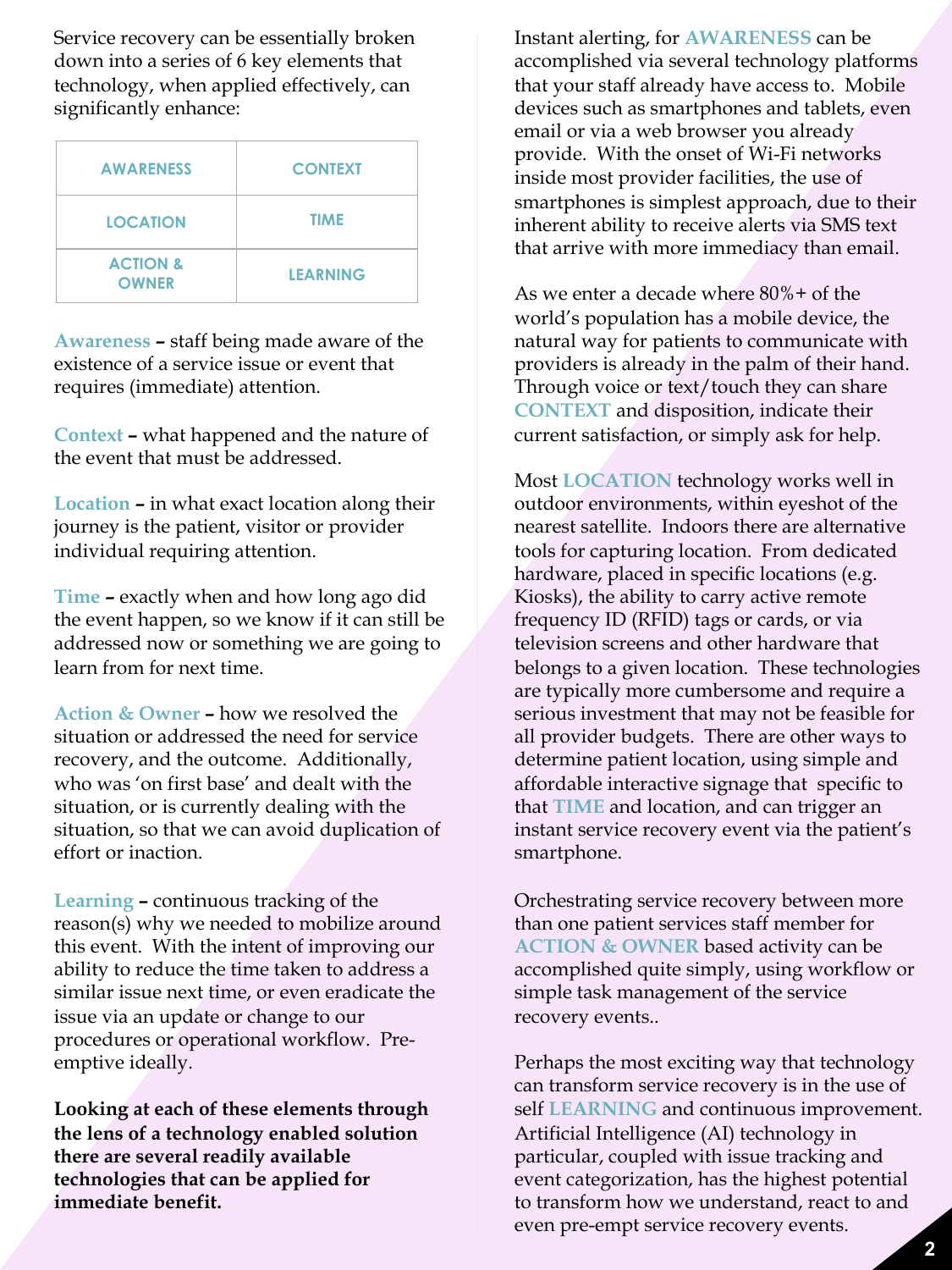#### **Next generation patient experience leaders are also underscoring the need for further innovation and technology enabled solutions for service excellence:**

Becker's Hospital Review, in a January 2020 roundup, interviewed seven of the US healthcare industry's most pre-eminent Chief Experience Officers. These individuals were asked to list their top goals for 2020. The most frequently referenced goals pointed to the use of digital technology and improved patient experience management programs – key goals included:

#### $66$

- q **digital patient experience — leveraging innovative technology solutions to deliver on individual needs and preferences**
- **□** reinventing access to care, people and **information at the right time, in the right place**
- □ good communication and engagement **between the care team and the patient and their loved ones**
- □ new ways to hear the voice of our diverse **patient population**
- q **creating a seamless patient experience.**
- □ respond more nimbly to the expectations of **our increasingly savvy healthcare consumers**
- **□** reducing the friction for our customers as **they access and navigate the health system,**
- □ to better personalize the interactions and **overall experience**
- q **self-service tools**
- □ Develop an insights-driven, systemwide **customer service program leveraging more dynamic customer surveying**

The healthcare sector has historically embraced enabling technology, and almost every staff member you speak to in the healthcare services industry will confirm their belief in digital solutions. However, the speed at which the industry has historically adopted technology has not been as uniform or dramatic as one would expect. Certainly not as progressive as other verticals, such as the consumer goods and financial services sectors.

Perhaps this is due, in part, to the fact that there is only a certain amount of technology that can be absorbed by a provider or network in a given timeframe. Most likely due to the limited resources, time and budget available to the staffs. Service recovery is a complex choreography between teams of staff that is increasingly facing burnout or short supply. Time is also precious, and in short supply in this industry.

**Therefore, we believe that a key success criteria for technology solutions to be widely adopted in this space is simplicity. Simplicity of the solution for both patients and providers, and simplicity in implementation.**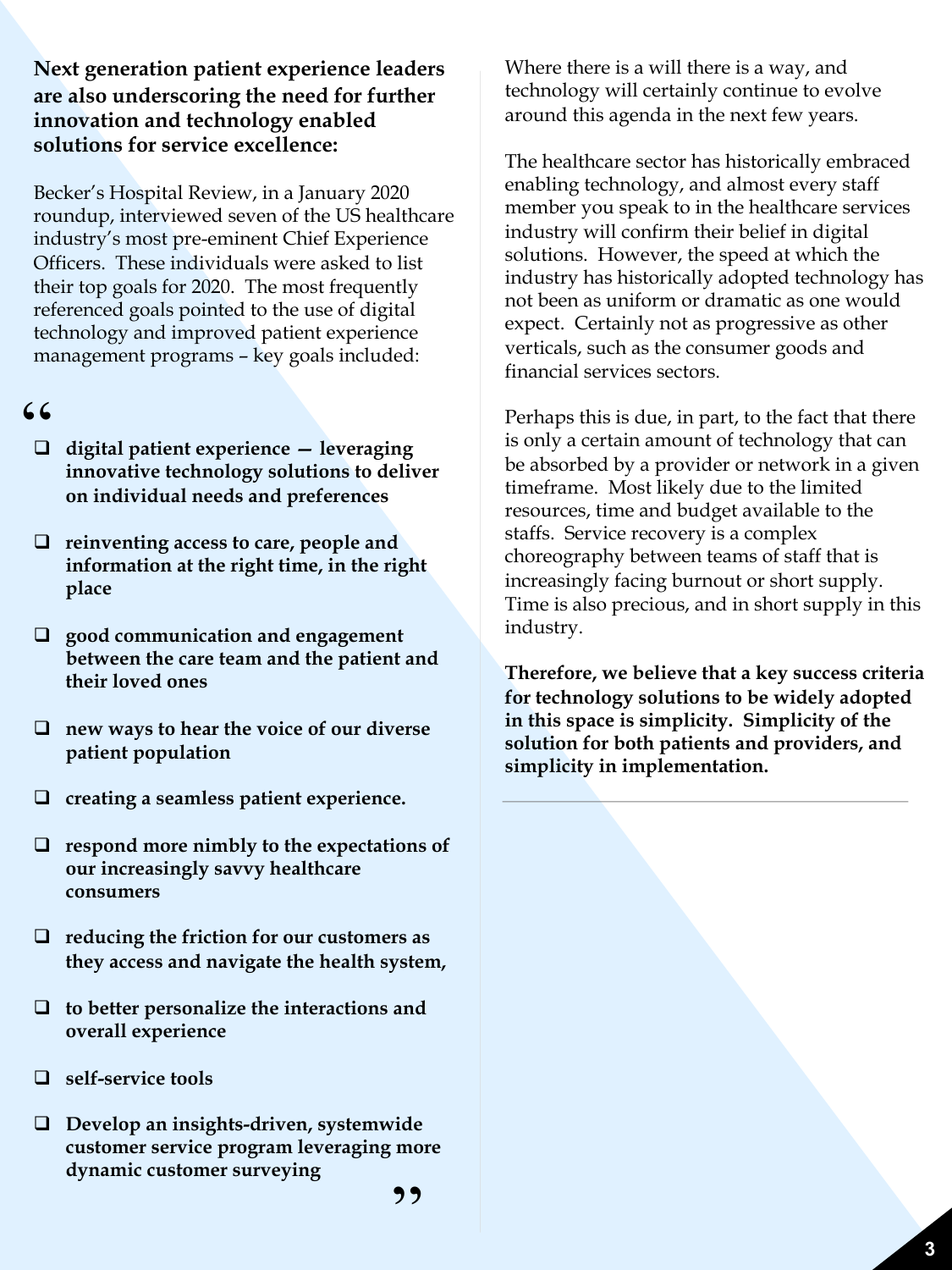**Patient experience data is extremely timesensitive and healthcare providers that learn how to exploit the value of TRUE real-time response will be the winners in the #GenerationNow economy**

# **"If patient experience data was fruit"**